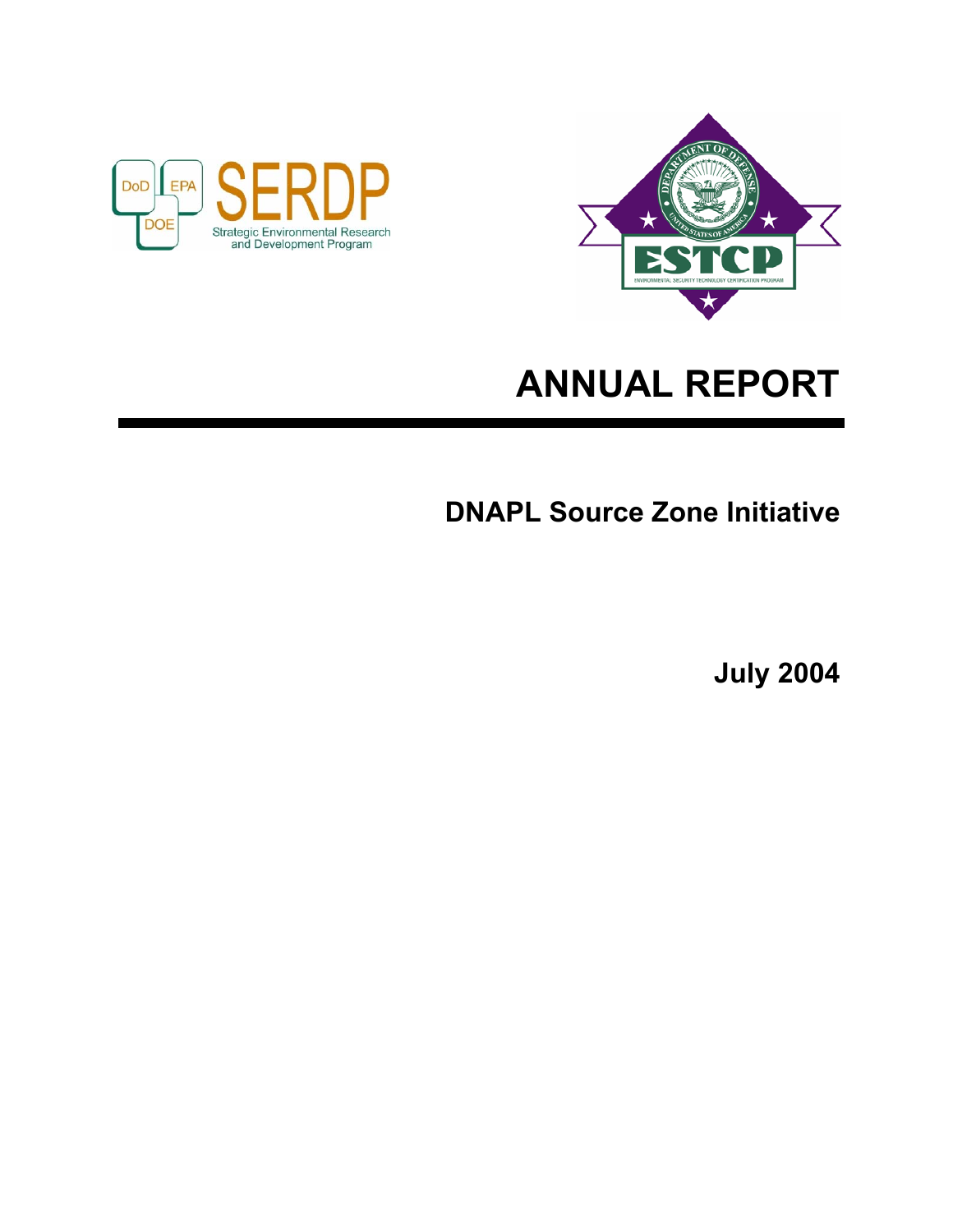# **Table of Contents**

| 3.1 | Project CU-1292: Decision Support System to Evaluate Effectiveness and Cost of Source                                                                      |  |
|-----|------------------------------------------------------------------------------------------------------------------------------------------------------------|--|
| 3.2 | Project CU-1293: Development of Assessment Tools for Evaluation of the Benefits of                                                                         |  |
| 3.3 | Project CU-1294: Mass Transfer from Entrapped DNAPL Sources Undergoing<br>Remediation: Characterization Methods and Prediction Tools (Tissa Illangesekare, |  |
| 3.4 | Project CU-1295: Impacts of DNAPL Source Zone Treatment, Dr. Lynn Wood, U.S. EPA11                                                                         |  |
|     |                                                                                                                                                            |  |
|     |                                                                                                                                                            |  |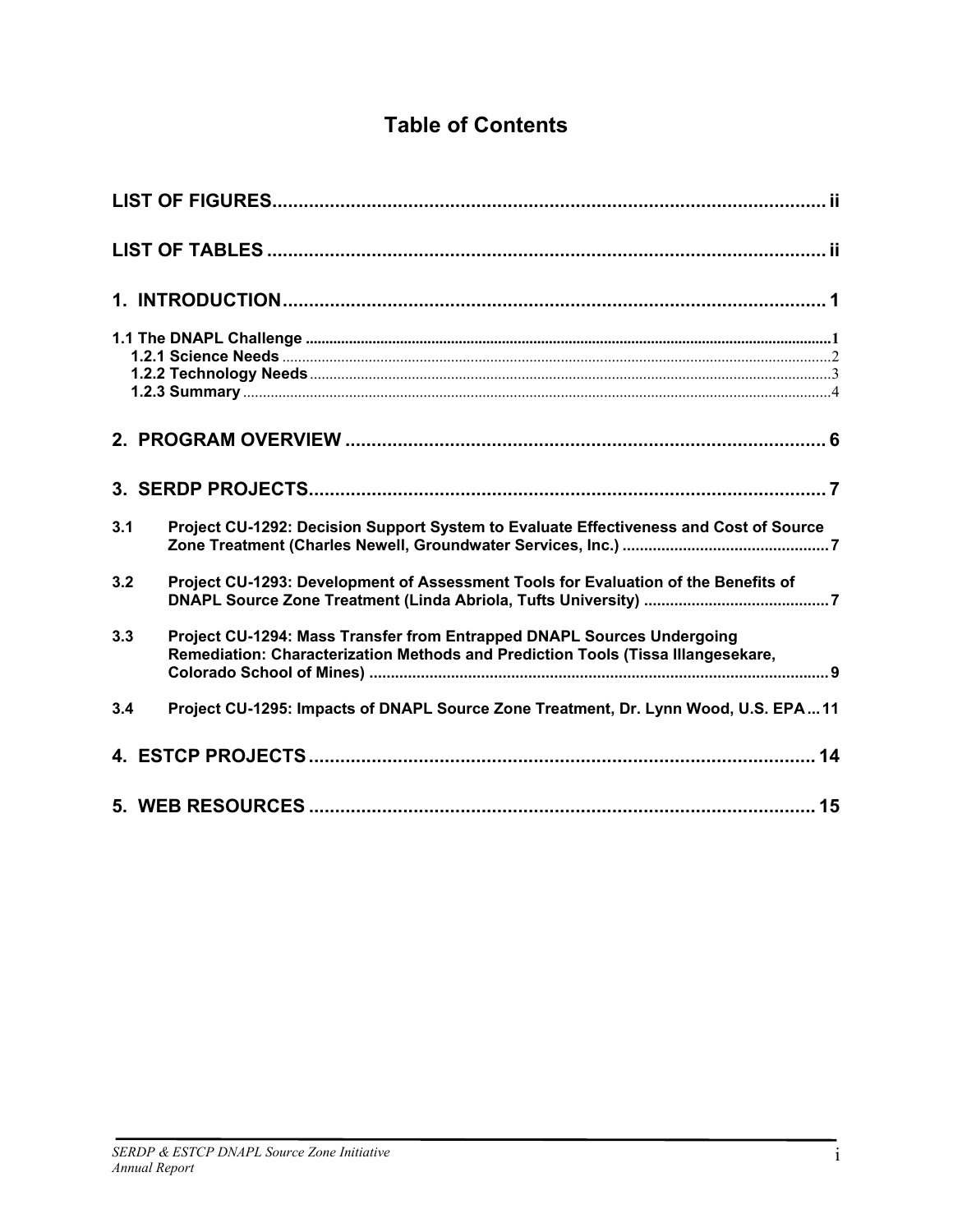# **List of Figures**

| FIGURE 1. | COMPARISONS OF OBSERVED AND MODELED MASS FLUXES USING           |  |
|-----------|-----------------------------------------------------------------|--|
|           | EXPERIMENTALLY-DERIVED (LEFT) AND PROPOSED UP-SCALABLE GILLAND- |  |
|           |                                                                 |  |
| FIGURE 2. | COMPARISON OF PRE- AND POST-CONTAMINANT MASS DISCHARGE AT HILL  |  |
|           |                                                                 |  |
| FIGURE 3. | MASS FLUX MEASUREMENTS BY FLUX METERS AND INTEGRATED PUMP TESTS |  |
|           |                                                                 |  |

# **List of Tables**

| TABLE 1. | RESEARCH NEEDS ADDRESSED BY INDIVIDUAL SERDP AND ESTCP DNAPL                                                                |  |
|----------|-----------------------------------------------------------------------------------------------------------------------------|--|
|          | TABLE 2. SUMMARY OF COSTS AND PERFORMANCE OF KEY SOURCE ZONE TREATMENT                                                      |  |
| TABLE 3. | MODELED SOURCE LONGEVITY WITH AND WITHOUT SOURCE ZONE TREATMENT IN                                                          |  |
| TARI F 4 | SUMMARY OF RESIDUAL DNAPL VOLUMES ESTIMATED BY TRACERS AND<br>COMPARED WITH THE INITIAL AND FINAL VOLUMES IN THE COLUMNS 10 |  |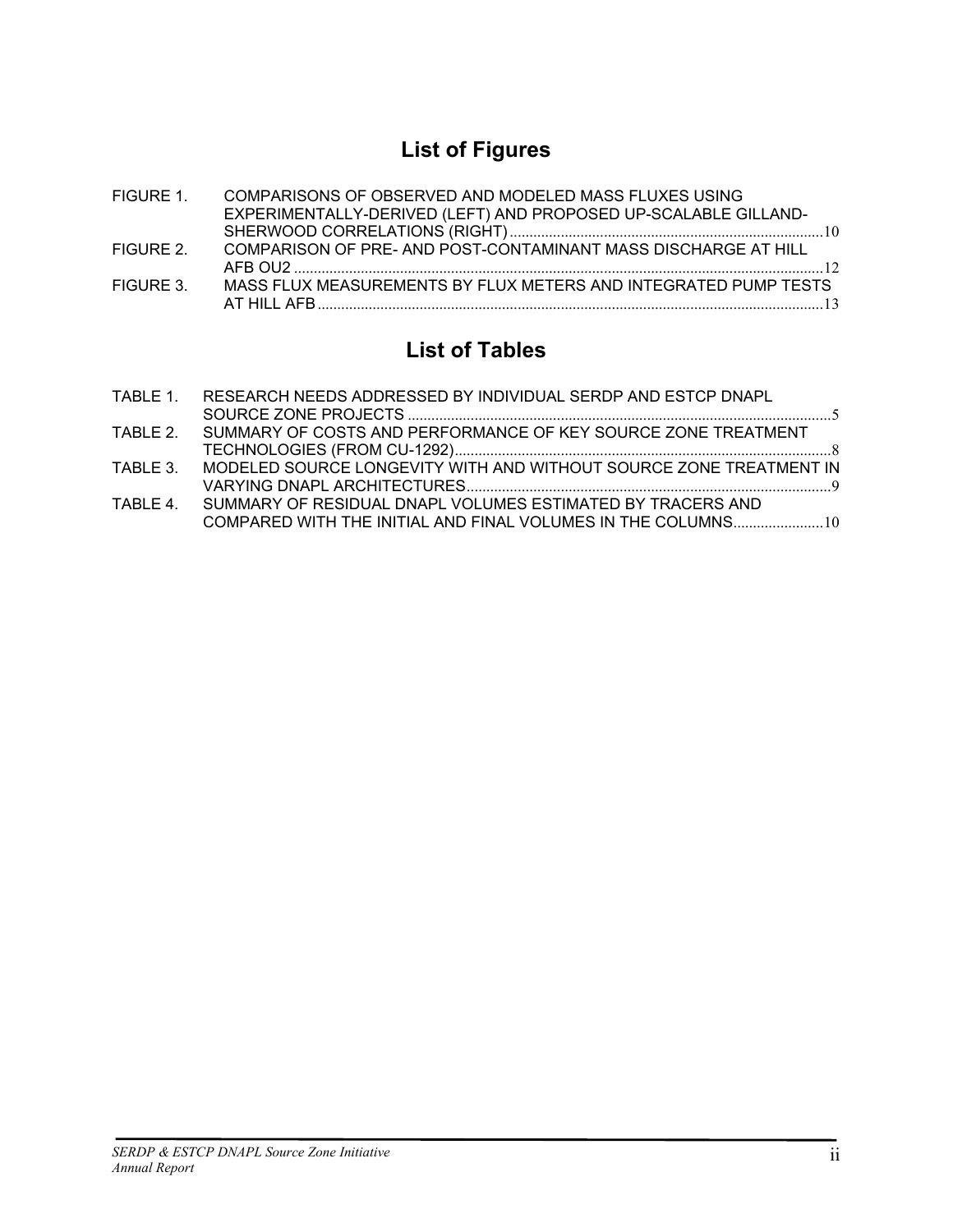# <span id="page-3-0"></span>**1. INTRODUCTION**

The Strategic Environmental Research and Development Program ([SERDP](http://www.serdp.org/default.html)) is designed to develop and transition innovative research and technology to help the Department of Defense (DoD) perform its mission in several environmental areas, including cleanup of contaminated sites. While DoD facilities may have several contaminants, chlorinated solvents are by far the most prevalent. These compounds, collectively categorized as chlorinated aliphatic hydrocarbons (CAHs), continue to be difficult to remediate, particularly at sites containing CAH as dense nonaqueous-phase liquid (DNAPL), where the DNAPL serves as a continuing longterm source of dissolved-phase groundwater contamination.

SERDP is currently funding a number of **[projects](http://www.serdp-estcp.org/DNAPL.cfm)** in the area of DNAPL source zone characterization and remediation. A Technical Review Panel of experts from academia and the consulting industry provides SERDP with objective professional evaluations of progress made on these projects, identifies knowledge gaps in DNAPL research and development, and recommends potential areas of funding. This technical oversight format is unique in the field of cleanup technology research and development, and ensures continuity and cross-fertilization in this focused effort to elucidate the benefits of source zone characterization and remediation.

This report reviews the technical basis for funding priorities, highlights the scope and objectives of the individual SERDP projects, and summarizes their progress in advancing the understanding of key issues related to source zone cleanup. In addition, links to relevant projects within the related Environmental Security Technology Certification Program [\(ESTCP](http://www.estcp.org/)) are included to provide an overview of the range of funded projects in this area. This report will be updated annually and is intended to meet SERDP's mandate to [transfer](http://www.serdp.org/general/about/technology/technology.html) science and technology emerging from these projects to regulators, cleanup specialists and the regulated community. A number of additional resources on the subject of DNAPL source zone remediation are available [elsewhere](http://www.serdp-estcp.org/DNAPL.cfm) on this website.

# **1.1 The DNAPL Challenge**

Chlorinated solvents such as trichloroethene (TCE) and tetrachloroethene (PCE) are found at approximately 80% of all Superfund sites with groundwater contamination and more than 3000 Department of Defense (DoD) sites in the United States (this discussion is excerpted from the [SERDP Expert Panel report](http://www.estcp.org/documents/techdocs/chlorsolvcleanup.pdf) on research and development (R&D) needs for chlorinated solvent cleanup). The life-cycle costs to remediate these sites are uncertain, but are likely to exceed several billions of dollars nationally. DoD alone could spend more than \$100 million annually for hydraulic containment at these sites using pump-and-treat technologies, and estimates of lifecycle costs exceed \$2 billion.

CAHs are also among the most difficult contaminants to clean up, particularly when their DNAPL sources remain in the subsurface. Both the U.S. EPA and the National Academy of Sciences have concluded that DNAPL sources may be contained, but remediation to typical cleanup levels for most DNAPL sites is often "technically impracticable". Other DNAPL sources, such as coal tar and creosote, pose similar problems. Although these other DNAPLs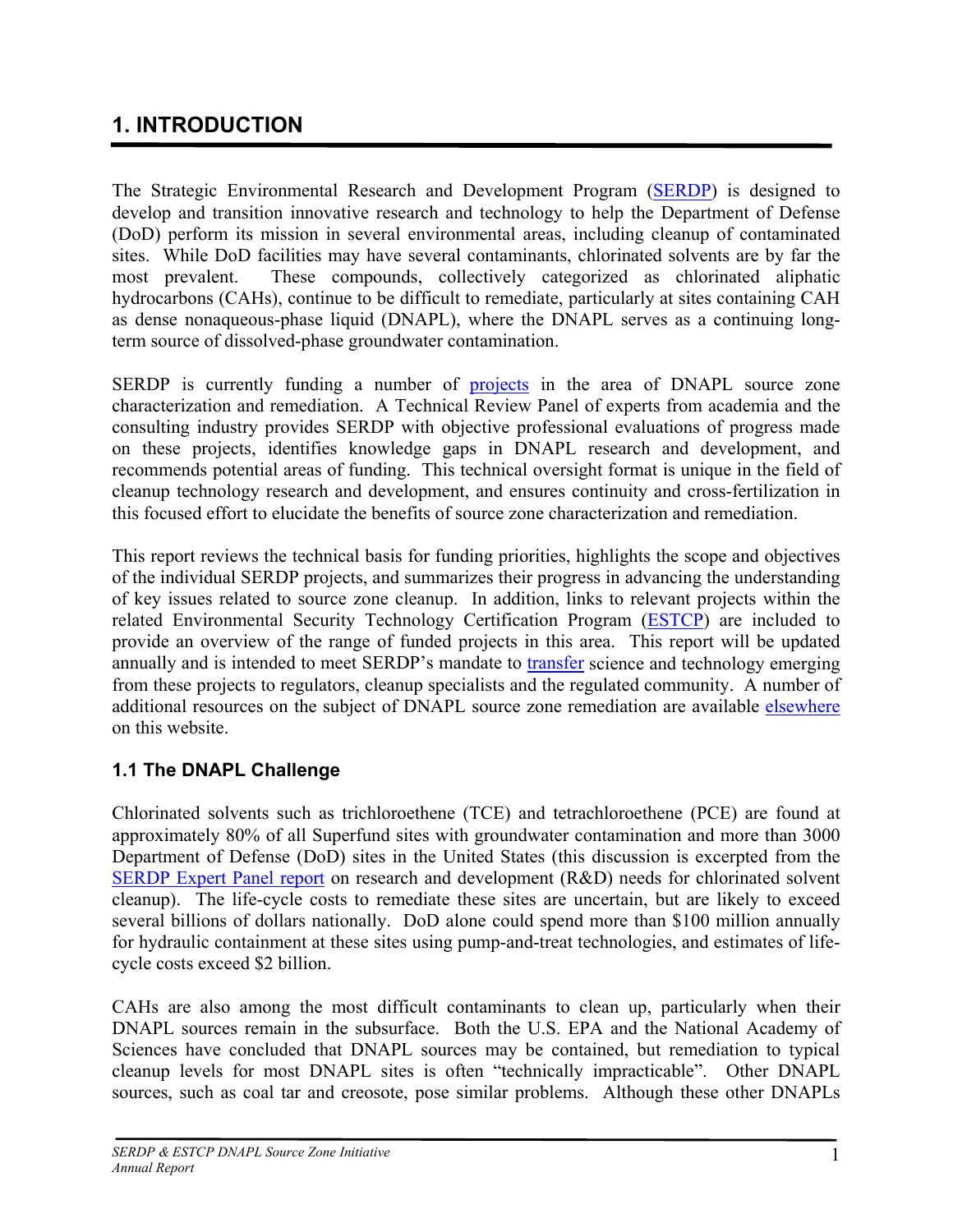<span id="page-4-0"></span>tend to have significantly different properties than the CAH ones, notably lower solubilities and higher boiling points, much of the following discussion is relevant to them as well.

Over the past 10 to 15 years, pump-and-treat processes have not fully remediated sites with DNAPL occurrence. However, recent tests of innovative source remediation technologies, such as surfactant or alcohol flooding and in situ thermal treatment, suggest significant mass removal and reductions in mass discharge from sources is possible at some DNAPL sites. These results have led to increasing regulatory and public pressure to remediate sources. However, source remediation can be extremely expensive in the short term, and we can rarely predict with confidence whether it will be effective. Innovative technologies have not been thoroughly evaluated, and therefore, research and development is clearly needed in several areas to better understand whether and how to attempt source remediation. Prioritizing the most urgent research is essential, given limited funds and the large number of potential projects.

SERDP convened an expert panel workshop in August 2001 to evaluate the needs for research and development in the general area of chlorinated solvent site cleanup. The workshop identified R&D priorities and made specific recommendations for guiding research and technology development for a 5 to 10 year period.

An overall objective of the workshop was to determine how these programs can optimize investment of their limited research, development, and demonstration funds to improve DoD's ability to effectively address CAH-contaminated sites. Workshop participants were asked to identify the major basic and applied research, development, and demonstration needs, the specific technical issues that must be addressed to meet regulatory and other stakeholder concerns, and the major gaps in our scientific understanding of CAH contamination and cleanup. Further, the participants were asked to prioritize these research and development needs and identify those areas with the greatest promise to help DoD accomplish its goals.

Following are brief descriptions of the highest priority research needs identified during the workshop.

# **1.2.1 Science Needs**

# **Assessment of Source Zone Treatment Technologies**

Better use of existing technologies is a more valuable pursuit than the development of still newer technologies. The field has matured to the point that the fundamental technology-based approaches to cleanup of CAH source zones exists and improvements will come from better implementation of these existing approaches.

# **Physical/Chemical/Biological Processes at NAPL Interfaces**

Research is needed on the fundamental physical, chemical, and biological processes at the interface between NAPL and the aqueous phase. Currently, the nature, rate, and extent of interactions that occur at the interface are poorly understood. Further research is needed on the fundamental processes controlling interactions at the interface including the effects of NAPL architecture and composition, aqueous phase water chemistry and microbiology, and flow regime characteristics.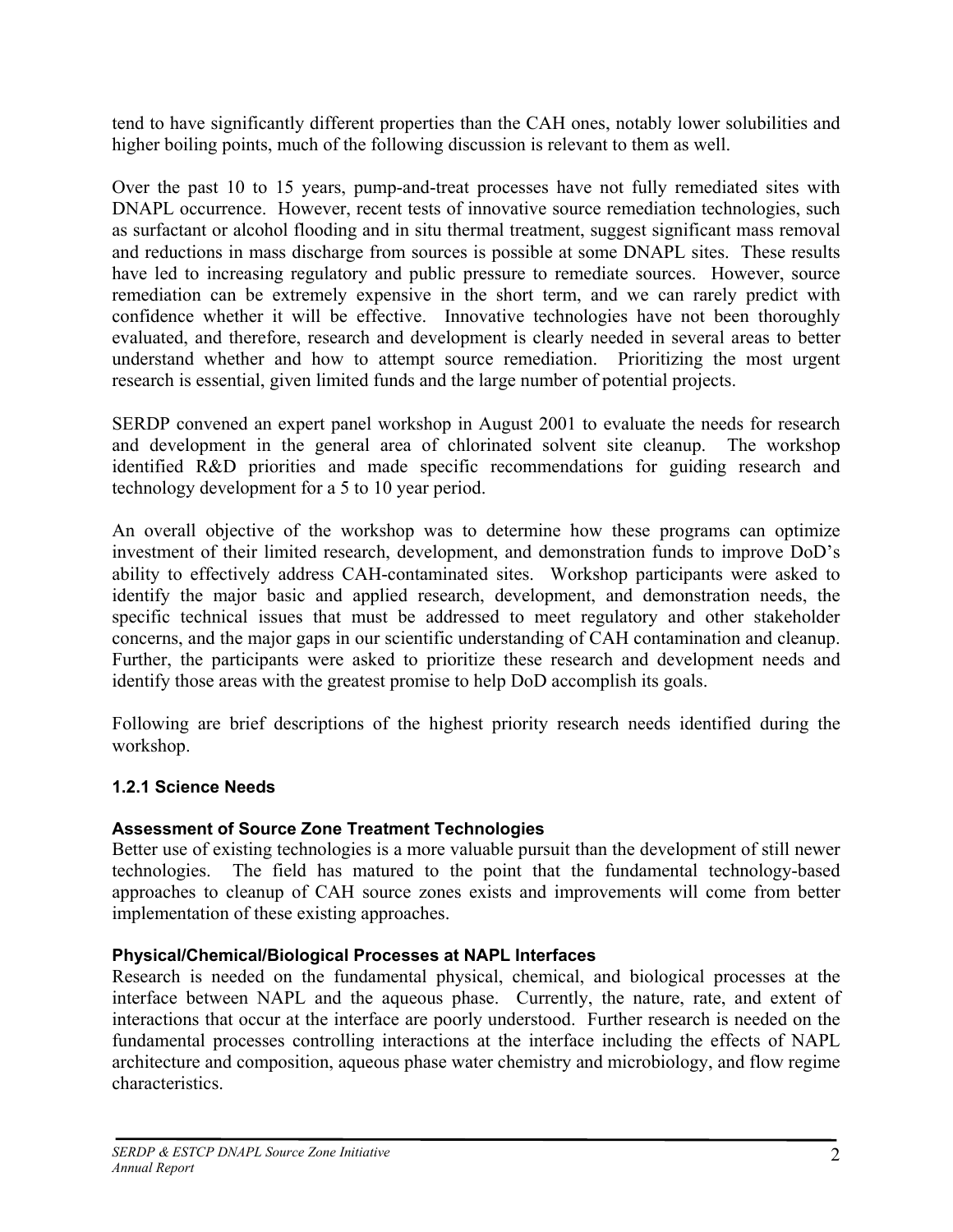#### <span id="page-5-0"></span>**Source Zone Delineation and Characterization**

Research and development of source treatment technologies is more important than improved plume treatment. Plume remediation technologies are generally well understood and sufficiently mature. Recent development of more aggressive source-zone treatment technologies has caused a reevaluation of the previous conventional wisdom that source removal is "technically impracticable" and long-term containment is the most practicable remedial strategy. Consequently, there is increasing regulatory and public pressure to remediate source zones, despite significant scientific uncertainties about the value of source zone remediation, or even the appropriate methods to measure or define the "success" of such efforts.

### **Quantification of Uncertainty**

Site-specific selection, design, and evaluation of remedial systems are necessarily based upon imperfect knowledge of site characteristics and properties. The significant heterogeneity of most subsurface environments dictates that critical site parameters, such as hydraulic conductivity, groundwater velocity, microbial activity, contaminant concentration, and sorption/desorption rates can vary over orders of magnitude, within relatively short spatial distances. Complete characterization of a site is essentially an unobtainable goal. Thus, predictions and decisions needed for remediation are often subject to a high degree of uncertainty. Thus, there is an urgent need for the development of tools and methodologies to both quantify and reduce the uncertainty associated with parameter estimation and model predictions.

# **Effects of Treatment Amendments**

The in situ treatment of soil and groundwater contaminated by chlorinated solvents may negatively affect subsurface conditions. Remediation technologies may alter site physical, chemical, and microbiological parameters that impact flow and transport, thereby affecting contaminant behavior and treatability in situ. Treatment may change NAPL distribution and composition (e.g., due to solubilization and mobilization). Geochemical and microbial changes are a concern within the treated source area as are the potential these changes have to degrade downgradient water quality. The potential for occurrence of these and related effects as well as their relative impacts (positive or negative) are highly dependent on the complex interactions between treatment process design and pretreatment environmental conditions. We do not currently have sufficient understanding or guidance available to assist remedial project managers in adequately predicting or monitoring these potential side effects.

# **1.2.2 Technology Needs**

# **Benefits of Partial Mass Removal**

In the majority of cases, source treatment will result in only partial mass removal. The inability to remove all of the mass is partly a result of the inability to find and access all of the DNAPL in the source areas, and partly a result of the technical difficulties involved in removing DNAPLs from the subsurface. Although meeting current cleanup criteria for groundwater (in the low partper-billion range) may require removal of well over 99% of the total mass, partial mass removal may reduce plume longevity, plume size, and/or the future costs for site management. Predicting and demonstrating that these benefits will result from treatment, and quantifying the reductions in risk, concentrations, flux, and life-cycle costs has proven controversial and difficult. Better methods of predicting and measuring the benefits are needed in order to determine when source removal should be attempted, and how such removal efforts should be evaluated.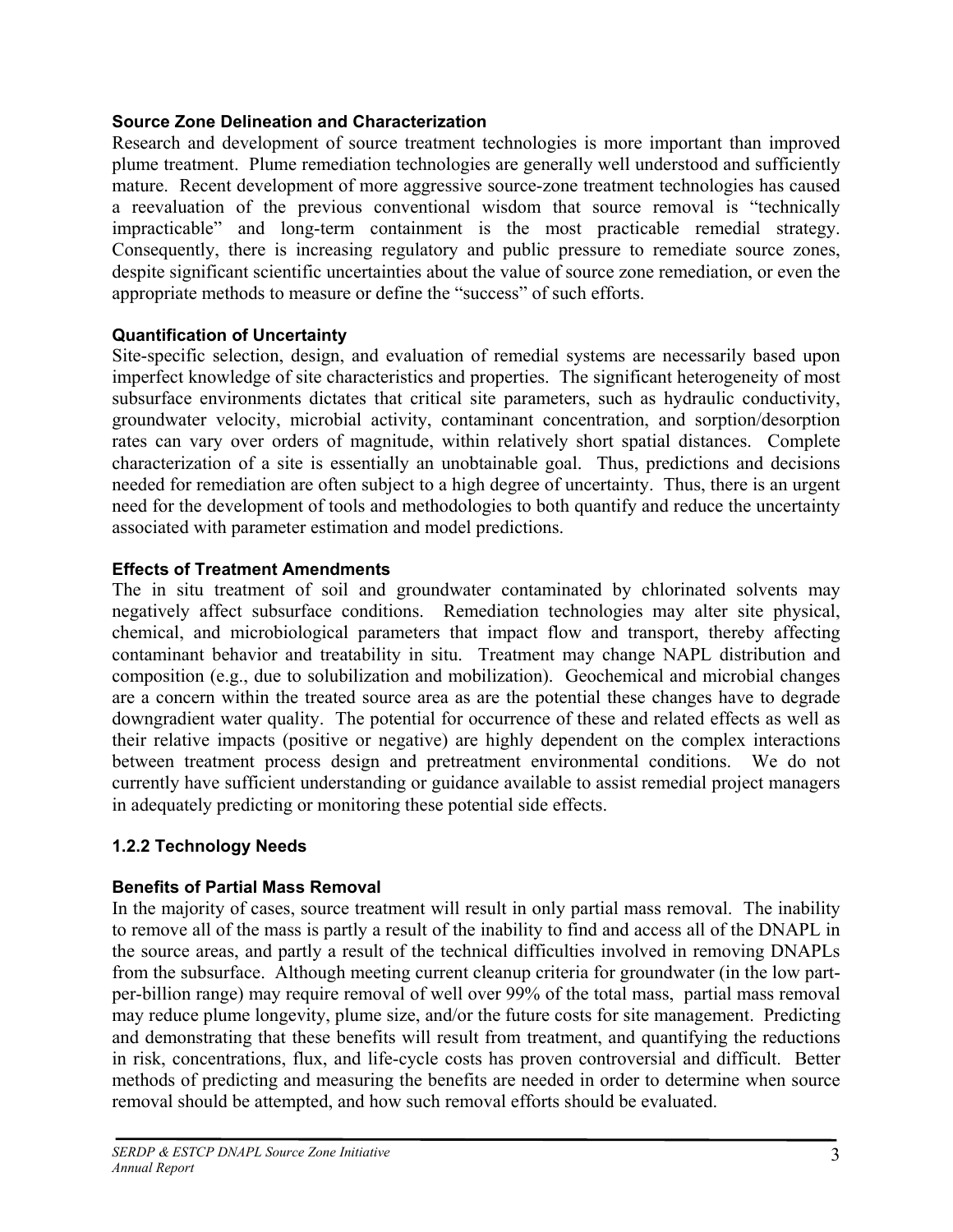#### <span id="page-6-0"></span>**Develop Better Performance Assessment Tools**

Several promising source zone cleanup technologies are available and efforts are better spent now to understand the promise of these technologies as opposed to developing newer ones. In many instances, the tools needed to measure performance are inadequate. The development of better diagnostic tools, and guidance on the use of existing tools, are critical needs.

#### **Source Zone Characterization and Flux Analysis**

Better tools and techniques are needed to estimate both the total contaminant mass in source zones, and the mass release rates from those sources. To measure the impacts of source treatment, or to understand the risks posed by a residual source, it is essential to have accurate estimates of the total mass and the mass release rates before and after treatment. Combining mass release rates with estimates of natural attenuation capacity or fate and transport models can allow us to develop meaningful risk-based plume management strategies and regulatory approaches. The current state of the science does not satisfy these needs. Consequently, setting performance goals and determining the potential for "success" from source treatment is difficult and controversial

#### **Assessment of Thermal Treatment**

Thermal treatment is a very promising area for future investments of research funding. This conclusion reflects both the potential for in situ thermal treatment, and the current state of its development.

#### **Source Zone Bioremediation and Bioaugmentation**

In situ bioremediation, including MNA, biostimulation, and bioaugmentation is another technology deemed worthy of focused funding. This emphasis reflects the potential costeffectiveness of both passive and active bioremediation approaches. Further, both MNA and enhanced bioremediation may be significant elements of treatment trains for source zone remediation, in many cases following more aggressive treatment using, for example, thermal or surfactant flushing technologies.

#### **Diagnostic Tools to Evaluate Remediation Performance**

The performance of existing and developing source zone reduction technologies needs to be better understood. Evaluating performance may require new diagnostic tools. Technical guidance is needed on the use of diagnostic tools to improve conceptual models of remediation performance.

#### **1.2.3 Summary**

Several SERDP and ESTCP projects are addressing the science and technology needs identified by the Expert Panel Workshop. Table 1 provides a summary of SERDP and ESTCP projects and the related science and/or technology need which a project addresses. Additional detail concerning these projects is provided in the following sections.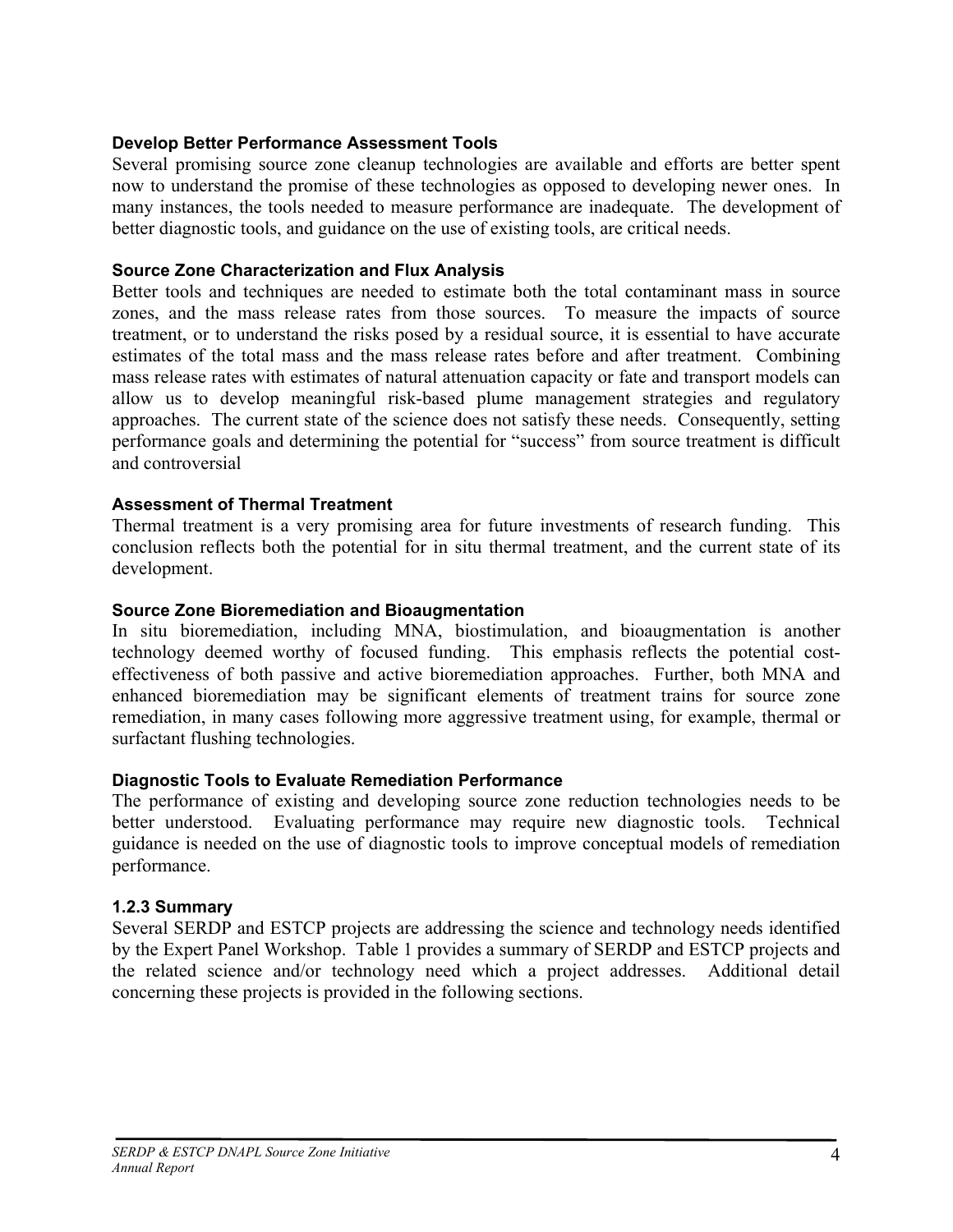# <span id="page-7-0"></span>**Table 1. Research Needs Addressed by Individual SERDP and ESTCP DNAPL Source Zone Projects**

|                                                | <b>SERDP</b>  |               |               |               | <b>ESTCP</b>  |               |               |               |               |               |  |
|------------------------------------------------|---------------|---------------|---------------|---------------|---------------|---------------|---------------|---------------|---------------|---------------|--|
| <b>Science Research Need</b>                   | $CU-$<br>1292 | $CU-$<br>1293 | $CU-$<br>1294 | $CU-$<br>1295 | $CU-$<br>0008 | $CU-$<br>0116 | $CU-$<br>0218 | $CU-$<br>0314 | $CU-$<br>0318 | $CU-$<br>0319 |  |
| Assessment of Source Zone                      | $\checkmark$  |               |               | $\checkmark$  |               |               |               |               | ✓             |               |  |
| <b>Treatment Technologies</b>                  |               |               |               |               |               |               |               |               |               |               |  |
| Physical/Chemical/Biological                   |               |               |               |               |               |               |               |               |               |               |  |
| Interactions at NAPL Interface                 |               |               |               |               |               |               |               |               |               |               |  |
| Source Zone Delineation and                    |               |               |               |               |               |               |               |               |               |               |  |
| Characterization                               |               |               |               |               |               |               |               |               |               |               |  |
| Quantification of Uncertainty                  |               |               |               |               |               |               |               |               |               |               |  |
| <b>Effects of Treatment</b>                    |               |               |               |               |               |               |               |               |               |               |  |
| Amendments<br><b>Cost Effective Assessment</b> |               |               |               |               |               |               |               |               |               |               |  |
| Tools and Methodologies                        |               |               |               |               |               |               |               |               |               |               |  |
| Bioaugmentation                                |               |               |               |               |               |               |               |               |               |               |  |
| <b>Technology Research Needs</b>               |               |               |               |               |               |               |               |               |               |               |  |
| <b>Benefits of Partial Mass</b>                |               |               |               |               |               |               |               |               |               |               |  |
| <b>Removal from Sources</b>                    |               |               |               | ✓             |               |               |               |               |               |               |  |
| Source Zone Characterization                   |               |               |               |               |               |               |               |               |               |               |  |
| and Flux Analysis                              |               |               |               |               |               |               |               |               |               |               |  |
| Diagnostic Tools to Measure                    |               |               |               |               |               |               |               |               |               |               |  |
| Performance                                    |               |               |               |               |               |               |               |               |               |               |  |
| <b>Assessment of Thermal</b>                   |               |               |               |               |               |               |               |               |               |               |  |
| Treatment                                      |               |               |               |               |               |               |               |               |               |               |  |
| Source Zone Bioremediation                     |               |               |               |               |               |               |               |               |               |               |  |
| and Bioaugmentation                            |               |               |               |               |               |               |               |               |               |               |  |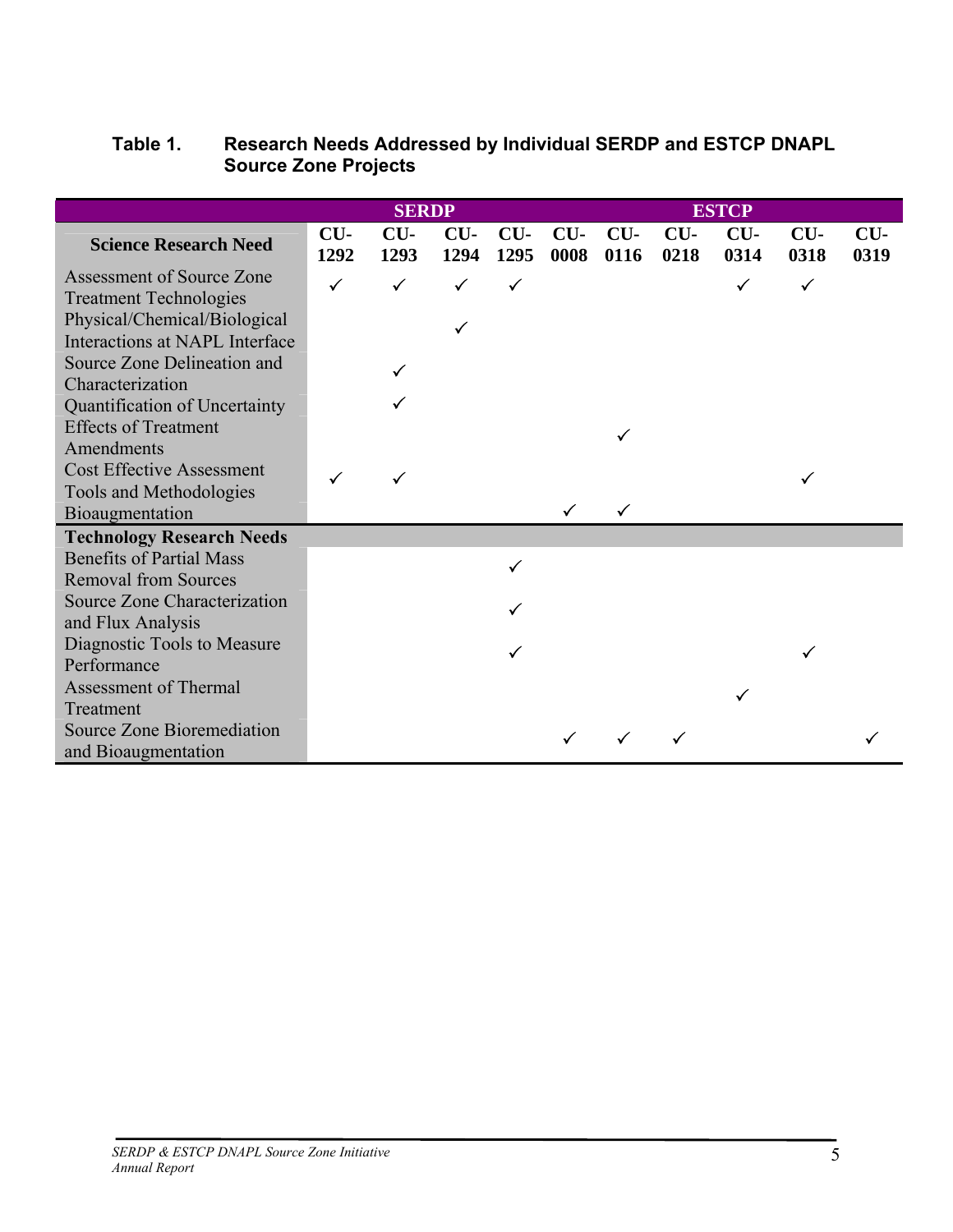# <span id="page-8-0"></span>**2. PROGRAM OVERVIEW**

SERDP's DNAPL initiative was formed in 2002 with the initiation of several projects and the formation of an Expert Panel to advise SERDP and assist in coordinating efforts in this area. The panel members include Dr. Hans Stroo (chair), Dr. Paul Johnson (Arizona State University), Dr. James Mercer (TetraTech), Dr. Michael Kavanaugh (Malcolm Pirnie), and Dr. Robert Hinchee (IST). The panel meets with the principal investigators (PIs) twice a year to review progress and make recommendations regarding future directions. To date, there have been four such meetings (December 2002, April 2003, December 2003, and April 2004).

This initiative has also led to several technology transfer opportunities. These include presentations on DNAPL source zone remediation at the annual AFCEE Tech Transfer conferences, and participation in ITRC's DNAPL Remediation team and the recently-formed ITRC team on Bioremediation of DNAPLs (see links section below).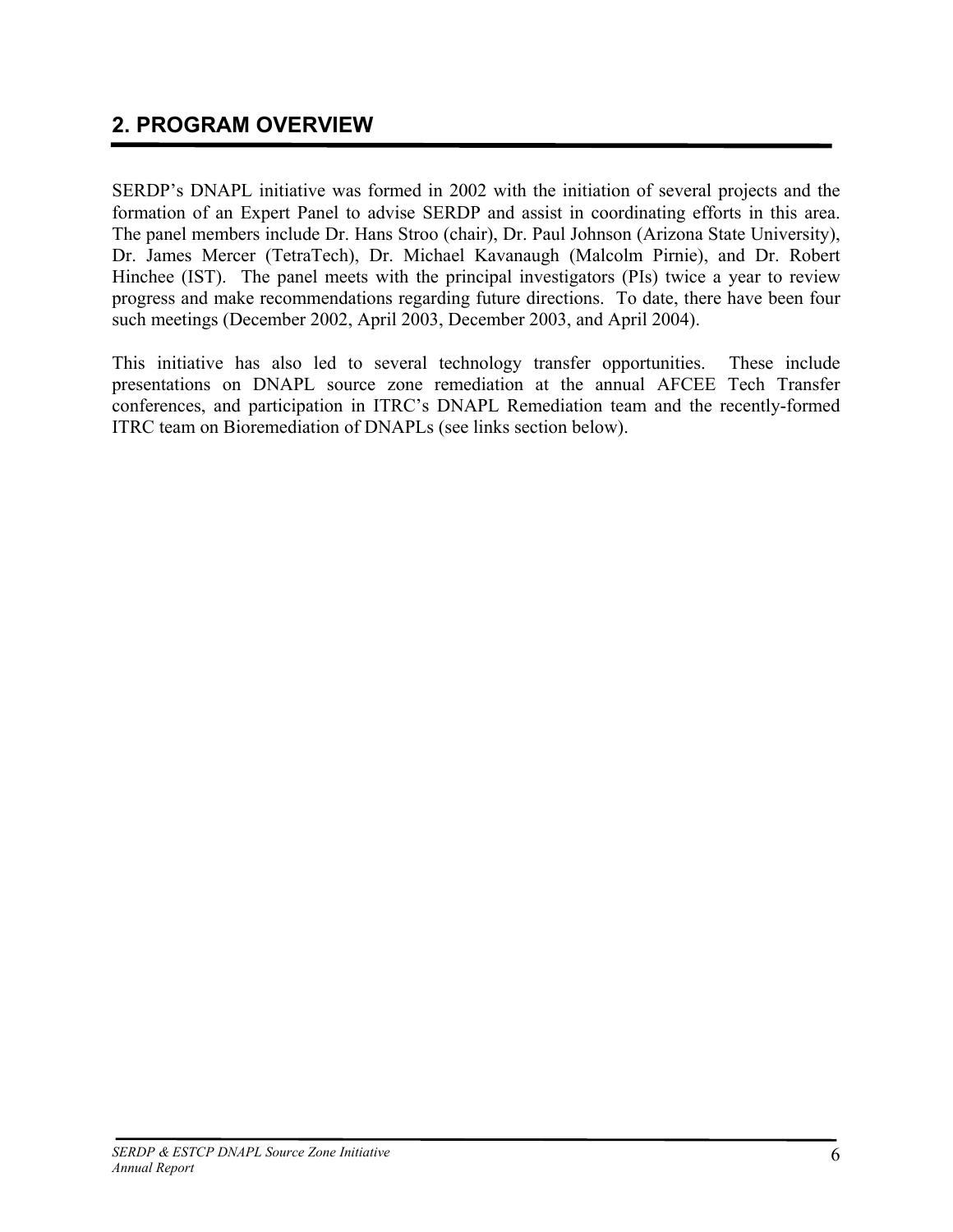# <span id="page-9-0"></span>**3. SERDP PROJECTS**

The projects included in this initiative consist of three ongoing projects started in 2002, and one project started in 2002 and concluding in 2004. Progress on these projects is summarized below.

# **3.1 [Project CU-1292:](http://www.serdp.org/research/CU/CU-1292.pdf) Decision Support System to Evaluate Effectiveness and Cost of Source Zone Treatment (Charles Newell, Groundwater Services, Inc.)**

The initial overall goals of this project were: 1) to develop a source evaluation methodology, based on generic "source settings" for different types of DNAPL sources; 2) to generate source concentration versus time curves for each source setting, based on modeling and literature reviews; and 3) to develop a source remediation cost and performance database. The final report for this project is currently being completed before its original scheduled completion, largely because of concerns that the information available was not yet sufficient to allow a technically defensible decision support system. The project has made excellent progress on the cost and performance database, and the final report will focus primarily on these findings.

Table 2 summarizes the findings from the database review. Well-monitored site demonstrations were reviewed and cost and performance data were tabulated on an equivalent basis for the major source treatment technologies. Of course, more costly and aggressive technologies are generally selected for the more difficult site conditions or remediation objectives, so these results should be viewed with some caution. In addition, performance is usually measured by the reduction in concentrations in key monitoring wells, generally located in or near the source area, and this method of performance assessment does not provide a complete evaluation of efficacy (percent mass removal was also estimated in most cases). Nevertheless, the data are a valuable summary of the real-world costs and performance achieved to date, and should provide project managers and researchers useful information on these technologies.

# **3.2 [Project CU-1293:](http://www.serdp.org/research/CU/CU-1293.pdf) Development of Assessment Tools for Evaluation of the Benefits of DNAPL Source Zone Treatment (Linda Abriola, Tufts University)**

This project is designed to develop tools that can be used: 1) to predict and monitor plume responses to source treatment; and 2) to perform cost/benefit analyses of source zone treatment. The project includes bench- and field-scale studies, as well as mathematical modeling, with emphasis on surfactant treatment and bioremediation, individually and in conjunction. Progress has included studies demonstrating pure cultures can biodegrade PCE when present as a DNAPL, and measurement of the dechlorination kinetics, development and validation of a mathematical model of plume development with and without treatment, and development of methods to perform uncertainty analyses of mass flux predictions.

One of the more interesting results, summarized in Table 3, is a prediction of source longevity without treatment, with enhanced bioremediation alone, and with surfactant flushing (Surfactant Enhanced Aquifer Restoration or SEAR) followed by enhanced bioremediation. The results have demonstrated the importance of understanding the DNAPL architecture, expressed as the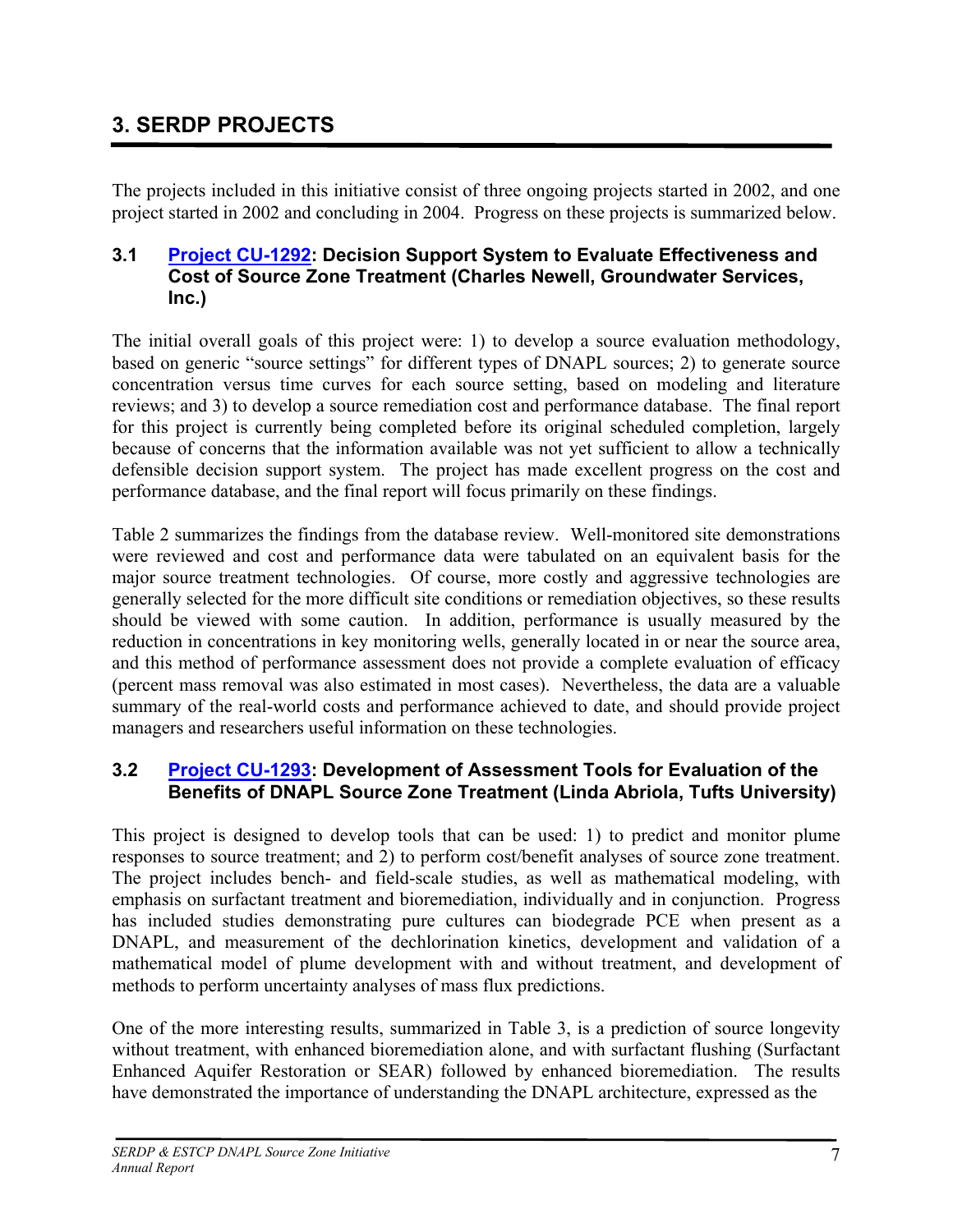|                                  | <b>Performance (% reduction</b>   |                |  |  |  |  |  |  |  |  |  |
|----------------------------------|-----------------------------------|----------------|--|--|--|--|--|--|--|--|--|
| <b>Location</b>                  | in groundwater                    | $Cost(S/yd^3)$ |  |  |  |  |  |  |  |  |  |
| concentration)                   |                                   |                |  |  |  |  |  |  |  |  |  |
| <b>Bioremediation</b>            |                                   |                |  |  |  |  |  |  |  |  |  |
| Orlando                          | 99.8                              | 9              |  |  |  |  |  |  |  |  |  |
| <b>Germantown</b>                | 99.7                              | NA             |  |  |  |  |  |  |  |  |  |
| <b>Duluth</b>                    | 99.5                              | 27             |  |  |  |  |  |  |  |  |  |
| <b>Idaho Falls</b>               | 99.8                              | 10             |  |  |  |  |  |  |  |  |  |
| Largo                            | 95.6                              | 178            |  |  |  |  |  |  |  |  |  |
| <b>Rochester</b>                 | 81.9                              | 16             |  |  |  |  |  |  |  |  |  |
|                                  | <b>In Situ Chemical Oxidation</b> |                |  |  |  |  |  |  |  |  |  |
| Framingham                       | 98.9                              | NA             |  |  |  |  |  |  |  |  |  |
| <b>Aiken</b>                     | 99.5                              | 216            |  |  |  |  |  |  |  |  |  |
| <b>Hutchinson</b>                | 91.2                              | 13             |  |  |  |  |  |  |  |  |  |
| <b>Piketon</b>                   | 70.1                              | 28             |  |  |  |  |  |  |  |  |  |
| <b>Camden County</b>             | 99.8                              | 36             |  |  |  |  |  |  |  |  |  |
| <b>Rockville</b>                 | 83.6                              | <b>NA</b>      |  |  |  |  |  |  |  |  |  |
| <b>In Situ Thermal Treatment</b> |                                   |                |  |  |  |  |  |  |  |  |  |
| <b>Skokie</b>                    | 99.3                              | 32             |  |  |  |  |  |  |  |  |  |
| <b>Pinellas</b>                  | 83.7                              | 77             |  |  |  |  |  |  |  |  |  |
| <b>PCP Site</b>                  | 88.9                              | 133            |  |  |  |  |  |  |  |  |  |
| <b>Savannah River</b>            | NA                                | 44             |  |  |  |  |  |  |  |  |  |
| <b>Visalia</b>                   | <b>NA</b>                         | 39             |  |  |  |  |  |  |  |  |  |
| <b>Cape Canaveral</b>            | 54.2                              | 116            |  |  |  |  |  |  |  |  |  |
|                                  | <b>Surfactants/Cosolvents</b>     |                |  |  |  |  |  |  |  |  |  |
| <b>Hill AFB</b>                  | 99.3                              | 170            |  |  |  |  |  |  |  |  |  |
| <b>Camp Lejeune</b>              | <b>NA</b>                         | 6,975          |  |  |  |  |  |  |  |  |  |
| <b>Ontario</b>                   | 90.3                              | <b>NA</b>      |  |  |  |  |  |  |  |  |  |
| Laramie                          | NA                                | 79             |  |  |  |  |  |  |  |  |  |
| Quebec                           | 91.8                              | <b>NA</b>      |  |  |  |  |  |  |  |  |  |
| <b>Jacksonville</b>              | 70.7                              | 156            |  |  |  |  |  |  |  |  |  |
| <b>Alameda</b>                   | <b>NA</b>                         | 66             |  |  |  |  |  |  |  |  |  |
| NA - not available               |                                   |                |  |  |  |  |  |  |  |  |  |

### <span id="page-10-0"></span>**Table 2. Summary of Costs and Performance of Key Source Zone Treatment Technologies (from CU-1292)**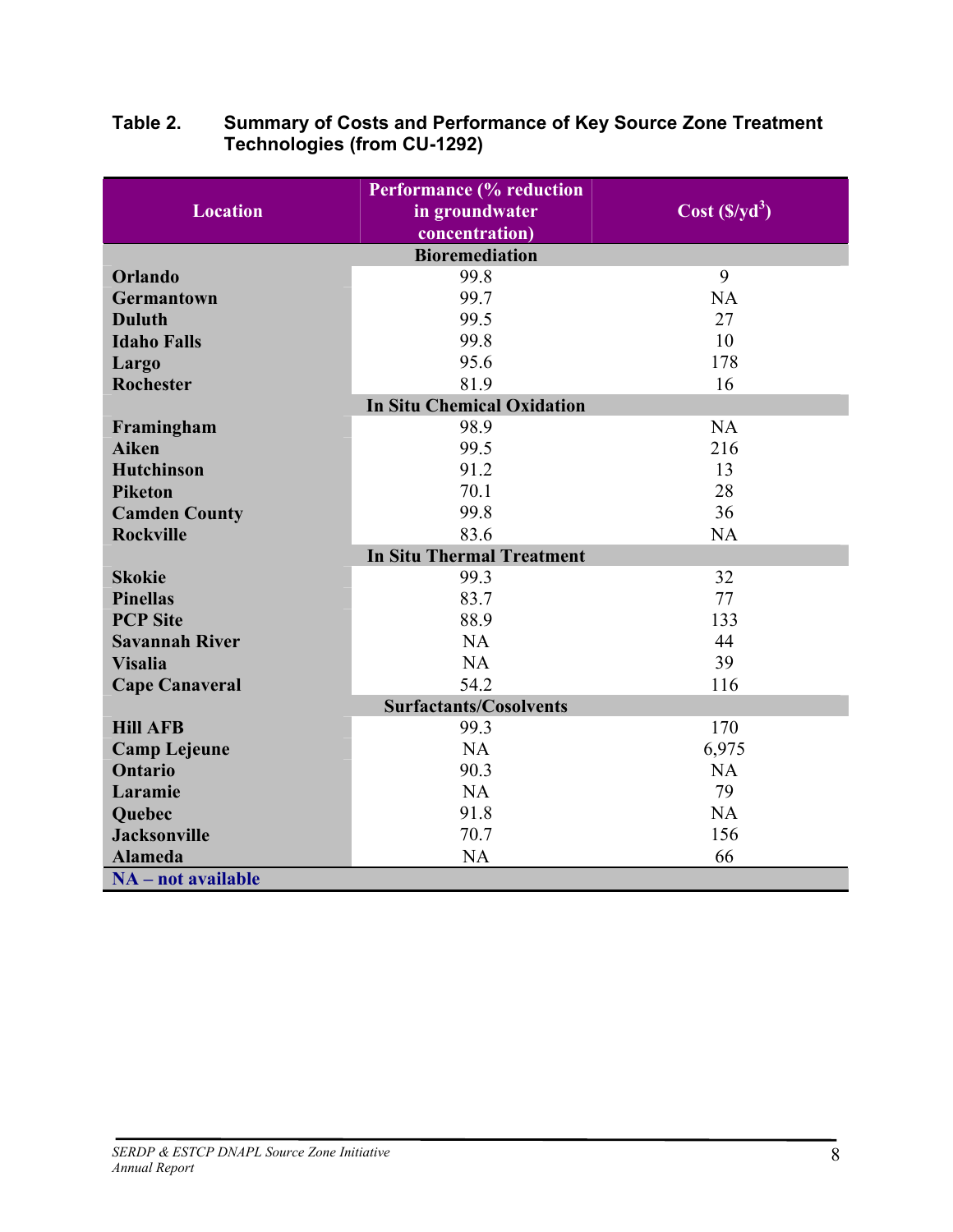### <span id="page-11-0"></span>**Table 3. Modeled Source Longevity with and without Source Zone Treatment in Varying DNAPL Architectures**

| <b>Scenario</b>                | <b>Natural Dissolution</b> | <b>Source Zone</b><br><b>Bioremediation</b> | $SEAR +$<br><b>Bioremediation</b> |
|--------------------------------|----------------------------|---------------------------------------------|-----------------------------------|
| High $G$ : $P$                 | 54                         |                                             | <1                                |
| Low $G$ : $P$                  | 245                        | 50                                          | 24                                |
| Pool Only                      | 817                        | 163                                         | 157                               |
| $G: P =$ Ganglia to pool ratio |                            |                                             |                                   |
| From Christ et al. (in press)  |                            |                                             |                                   |

ganglia:pool ratio (i.e., the relative volumes present in dispersed ganglia or in concentrated DNAPL pools).

Another key result has been development of an uncertainty analysis model that evaluates the uncertainty in conductivity and concentrations separately. The output then estimates the uncertainty in a mass flux estimate. Such a model can be useful in determining how many samples are needed, where more sampling is needed, and how the uncertainty can be most efficiently reduced. This model has undergone extensive development and testing, and future plans include using the model to evaluate the uncertainty in real-world field measurements of mass flux.

### **3.3 [Project CU-1294:](http://www.serdp.org/research/CU/CU-1294.pdf) Mass Transfer from Entrapped DNAPL Sources Undergoing Remediation: Characterization Methods and Prediction Tools (Tissa Illangesekare, Colorado School of Mines)**

This project is designed to understand, quantify, and model mass transfer from source zones before and after remediation. Thermal, biological, and chemical (surfactants and oxidants) remediation methods are all being simulated in laboratory tests. The lab tests yield measurements of the mass transfer coefficients at small scales, and these measurements will then be used in models, relying on up-scaling methods to estimate mass transfer at field scales.

Significant progress has been made on the development of models and on the use of partitioning tracers as a method to estimate mass. Results have shown that partitioning behavior changes significantly as a result of biological or oxidation treatments, although the partitioning is not changed by surfactant treatment (see Table 4). Progress has also been made on the measurements of mass transfer coefficients at point scales, particularly with the measurements of coefficients following surfactant treatment.

The point-scale results will then be used in very large-scale tank experiments to validate the upscaling methods and model predictions. Different remediation methods can be simulated at a large scale under carefully controlled conditions. This work has just been started. The upscaling methodology has been developed, and is based on the so-called Gilland-Sherwood relationship, in which an experimentally determined mass transfer coefficient (the Sherwood number). The Sherwood number can the be up-scaled based on measured relationships with the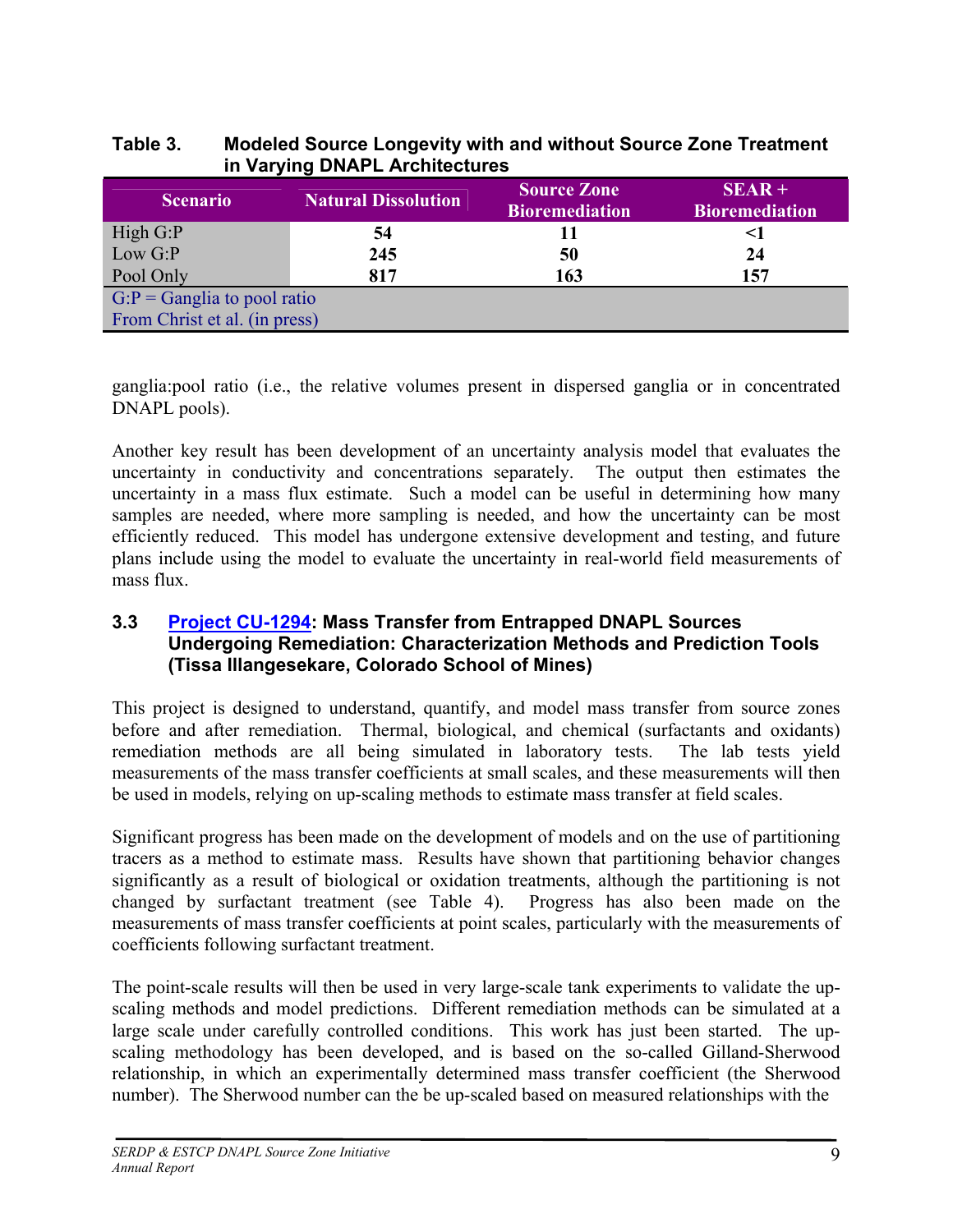#### <span id="page-12-0"></span>**Table 4. Summary of residual DNAPL volumes estimated by tracers and compared with the initial and final volumes in the columns**

|                              | <b>Initial</b><br><b>DNAPL</b><br><b>Volumes</b><br>(mL) |                | <b>Pre-surfactant</b> |            |               |                | <b>Post - surfactant</b> |                |               |                              |  |
|------------------------------|----------------------------------------------------------|----------------|-----------------------|------------|---------------|----------------|--------------------------|----------------|---------------|------------------------------|--|
| <b>DNAPL</b>                 |                                                          | <b>Hexanol</b> |                       | <b>DMP</b> |               | <b>Hexanol</b> |                          | <b>DMP</b>     |               | <b>Final</b><br><b>DNAPL</b> |  |
| <b>Type</b>                  |                                                          | V              | $\frac{6}{6}$         |            | $\frac{6}{6}$ |                | $\frac{0}{0}$            | V              | $\frac{0}{0}$ | <b>Volumes</b>               |  |
| <b>Dyed</b><br><b>TCE</b>    | 16                                                       | 13.58          | 84.9                  | 11.75      | 734           | 4.44           | 103                      | 296            | 69            | 4.3                          |  |
| <b>Field</b><br><b>DNAPL</b> | 16                                                       | 13.88          | 86.7                  | 12.64      | 79.0          | 2.07<br>(5.10) | 28<br>(69)               | 5.11<br>(8.05) | 69<br>(109)   | 7.4                          |  |

volumes estimated using the partitioning coefficient determined after treating the field DNAPL with surfactant.

groundwater velocity, chemical properties, amount of NAPL present in the system, soil heterogeneity, and the entrapment architecture. This up-scaling allowed excellent correlations between simulated and observed mass fluxes (example in Figure 1).

For field application of this methodology, it will be necessary to develop field characterization techniques to obtain information on the DNAPL entrapment architecture. Preliminary analysis suggests that down gradient concentration and mass flux data can be used to determine entrapment architecture (i.e., by identifying the hot spots producing significant solute mass) using inverse modeling tools.

#### **Figure 1. Comparisons of observed and modeled mass fluxes using experimentallyderived (left) and proposed up-scalable Gilland-Sherwood correlations (right)**



*SERDP & ESTCP DNAPL Source Zone Initiative Annual Report*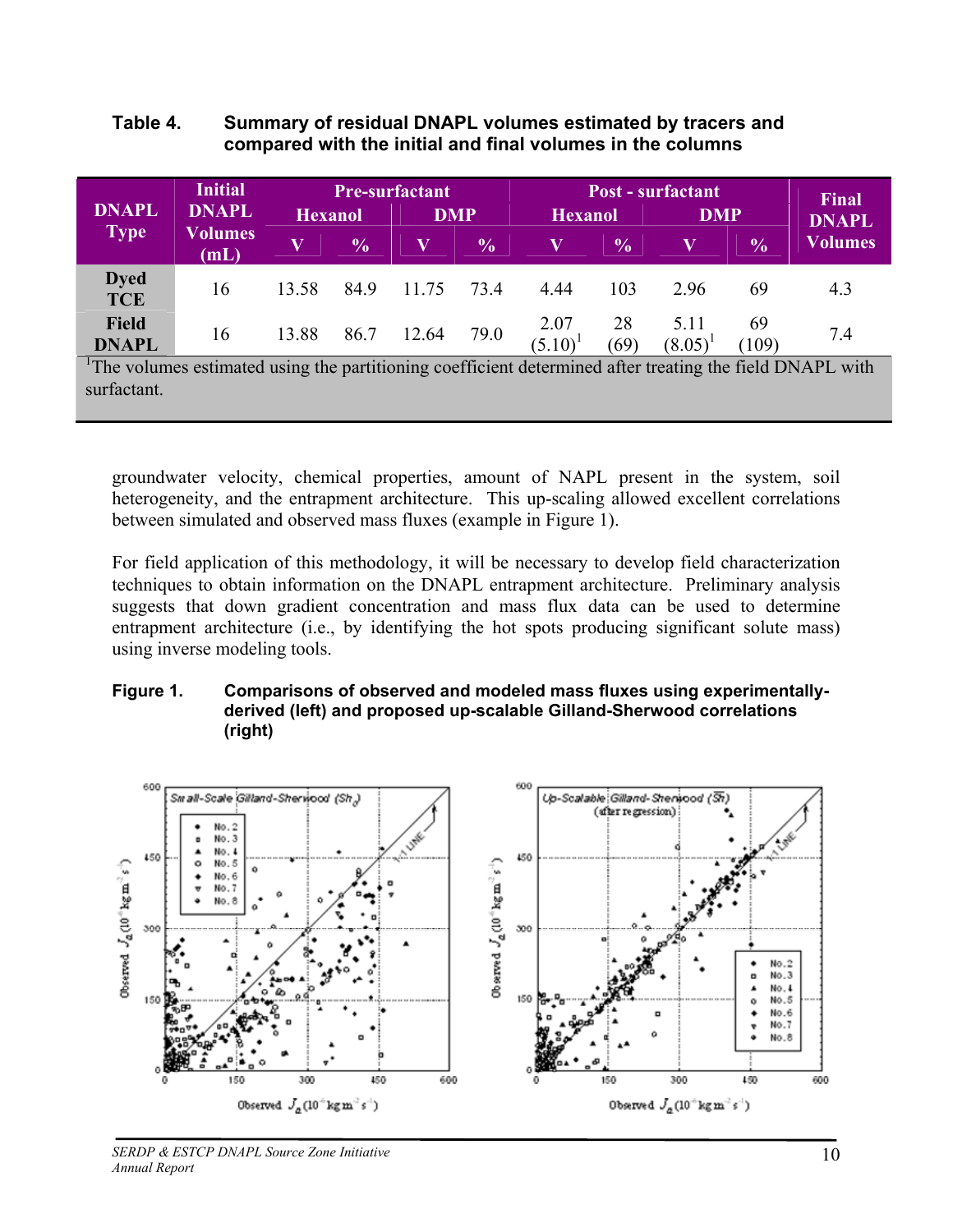# <span id="page-13-0"></span>**3.4 [Project CU-1295:](http://www.serdp.org/research/CU/CU-1295.pdf) Impacts of DNAPL Source Zone Treatment, Dr. Lynn Wood, U.S. EPA**

This project is designed to develop a scientifically defensible approach to evaluating the benefits of DNAPL source depletion. The fundamental premise is that mass flux should be the basis for assessing the long-term impacts of treatment. Specifically, the research seeks to characterize the relationships between DNAPL architecture, mass removal, and mass flux through both modeling and mass flux measurements at several field sites undergoing different remediation approaches.

The first field measurements have been done at Hill AFB, before and after surfactant-enhanced remediation. Initial results show impressive reductions in mass flux at all transect sites (Figure 2), and the results will allow a comparison of different methods of measuring mass flux (i.e., mass flux meters and integrated pump tests – see Figure 3). Monitoring will continue, to establish the long-term plume response. Initial measurements have also been performed at Ft. Lewis, before in situ thermal treatment was started. Thermal treatment is ongoing, and posttreatment measurements will be made soon. Mass flux measurements will also be made at two other sites (Borden CFB and the Sages Dry Cleaner site in Jacksonville, FL).

The project also includes a substantial modeling effort, to better understand and predict the relationship between mass removal and mass flux. Significant progress has been made in developing an analytical model that predicts source zone behavior with and without remediation, and in linking this source zone model with transport equations to predict plume response.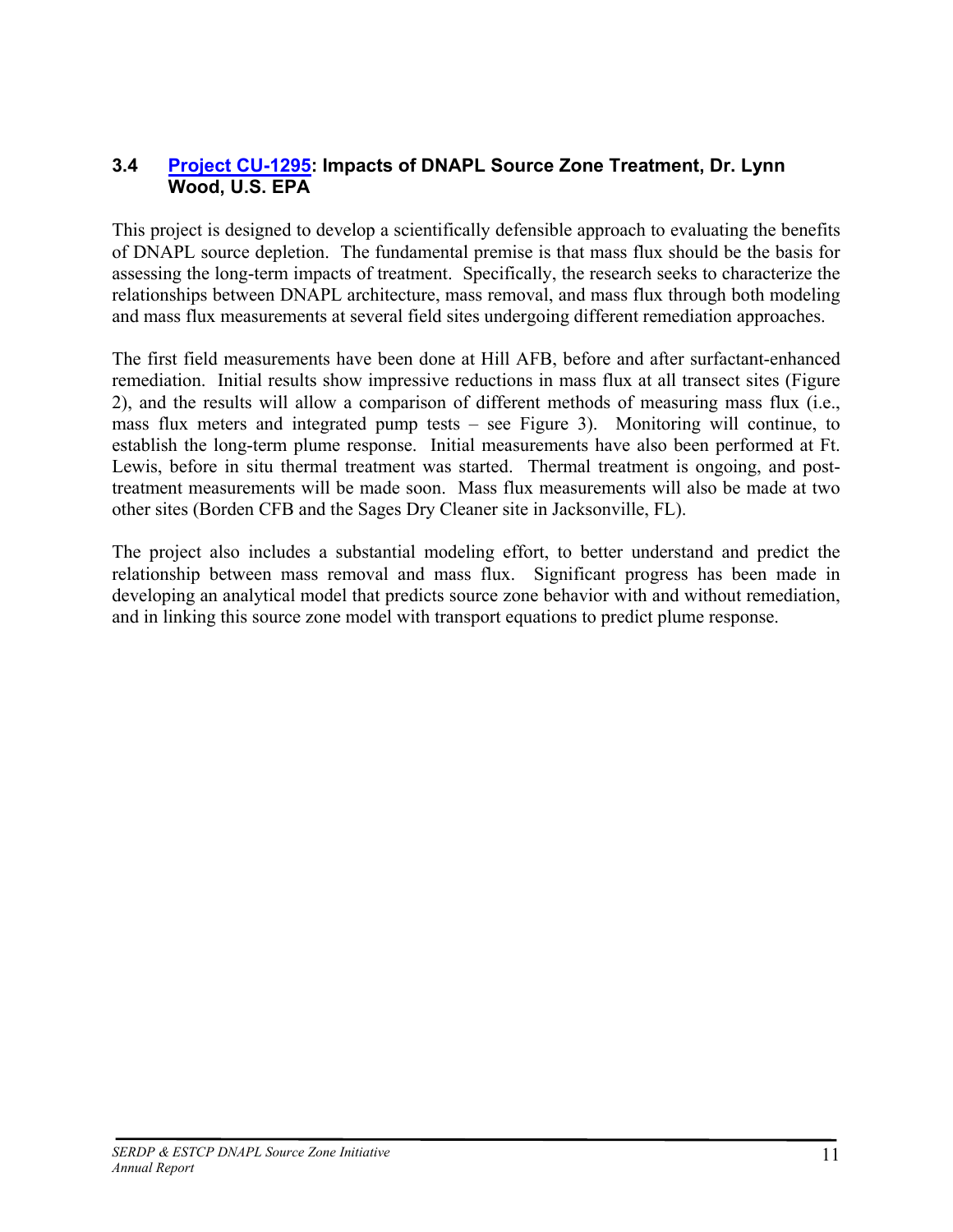

<span id="page-14-0"></span>**Figure 2. Comparison of pre- and post-contaminant mass discharge at Hill AFB OU2**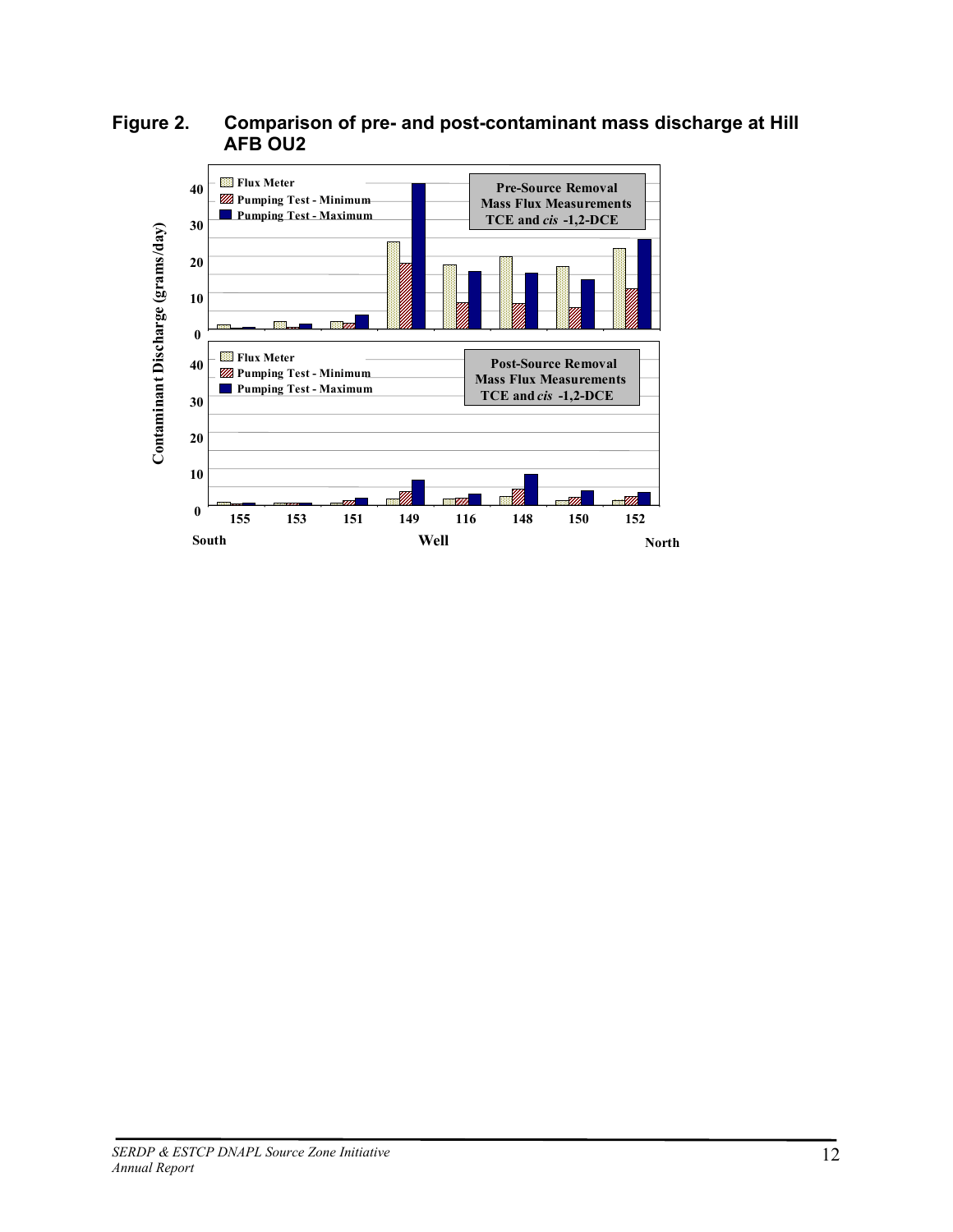# <span id="page-15-0"></span>**Figure 3. Mass flux measurements by flux meters and integrated pump tests at Hill AFB**



From: Hatfield et al., 2003 (http://www.diffusionsampler.org/Documents/ Hatfield\_&\_Annable\_2003\_Monterey\_Passive%20Flux%20Meter.pdf)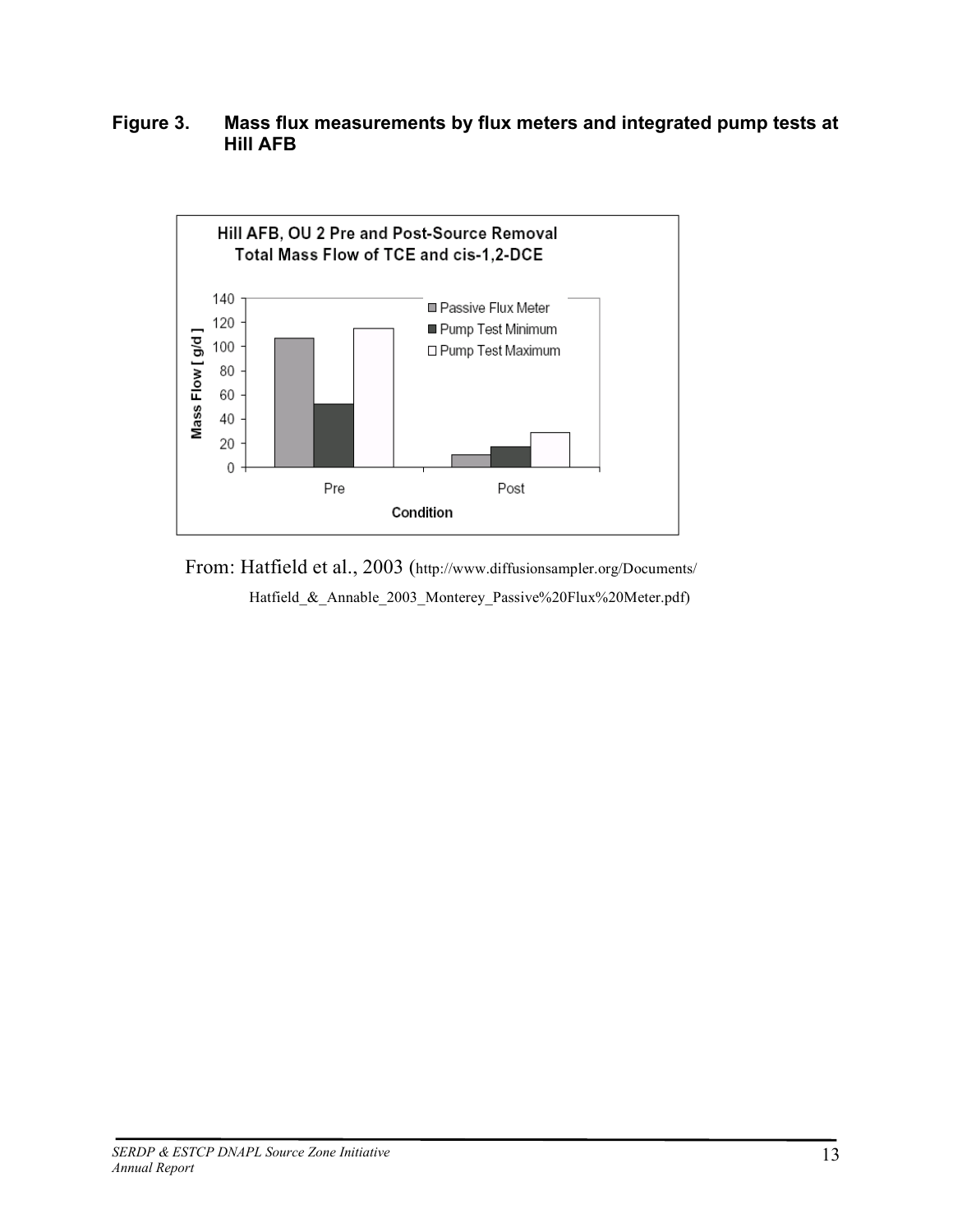# <span id="page-16-0"></span>**4. ESTCP PROJECTS**

Although this initiative is focused on the SERDP projects, several technology demonstration and validation projects address DNAPL source zone remediation. Specifically, three projects seek to demonstrate the efficacy of bioremediation of source zones. One is designed to demonstrate bioremediation through enhanced mass flushing, using only biostimulation ([CU-0218\)](http://www.estcp.org/projects/cleanup/200218o.cfm), and the others address the use of bioaugmentation, either alone ([CU-0008\)](http://www.estcp.org/projects/cleanup/200008o.cfm) or in conjunction with chemical oxidation ([CU-0116](http://www.estcp.org/projects/cleanup/200116o.cfm)).

Another project is designed to provide a critical evaluation of the state of the art of in situ thermal treatment ([CU-0314](http://www.estcp.org/projects/cleanup/200314o.cfm)). Another large project will evaluate the use of several innovative diagnostic tools at several sites undergoing different remediation technologies [\(CU-0318\)](http://www.estcp.org/projects/cleanup/CU-0318.cfm). Finally, one project is investigating the use of vegetable oil to sequester the DNAPL within a source zone, thereby reducing mass flux from the source and slowly biodegrading the chlorinated solvents in place ([CU-0319\)](http://www.estcp.org/projects/cleanup/CU-0319.cfm).

In FY04, a project was initiated to develop a user-friendly screening tool to reduce the uncertainty of estimating and predicting remedial outcomes when evaluating source zone treatment ([CU-0424](http://www.estcp.org/projects/cleanup/CU-0424.cfm)). The project developed from a [Navy survey](http://enviro.nfesc.navy.mil/erb/erb_a/restoration/fcs_area/dnapl/cr-04-002-dnapl.pdf) of well over 100 sites that had attempted source zone remediation. Based on this survey, the most common technologies selected were in situ thermal (28%), chemical oxidation (21%), and bioremediation (20%). Of the thermal sites, most had used electrical resistance heating, and of the chemical oxidation sites, most had used permanganate. No sites had met MCL values throughout the site, but over half claimed they had met their remedial goals. The database developed during this project has allowed further evaluation of the potential performance and costs of source treatment. By integrating field experience and state-of-the-art numerical modeling, the researchers expect to develop the screening tool, along with guidance on its use. The screening too should provide a valuable decision framework for determining when source treatment should be attempted and which technologies are most appropriate, as well as for selecting appropriate remediation and performance objectives.

Finally, one project worth brief mention is ESTCP CU-9920, intended to demonstrate the use of enhanced anaerobic bioremediation by addition of soluble carbohydrates such as molasses. One of the sites (Hanscom AFB) apparently had a residual TCE DNAPL source. Molasses was injected for approximately 2 years in and near this source area. Dissolved TCE, cis-DCE and VC concentrations were reduced by approximately 99% (to below 5 ppb), 50% and 75% (to approximately 1 mg/L each). Concentrations 18 months after active treatment stopped were <5 ppb, 9 ppb and 6 ppb, respectively (99% reductions). Secondary water quality impacts included elevated levels of BOD and COD, several ketones that were well above applicable criteria, and concentrations of dissolved iron, lead, manganese and arsenic that exceeded drinking water criteria. The final report is currently in preparation.